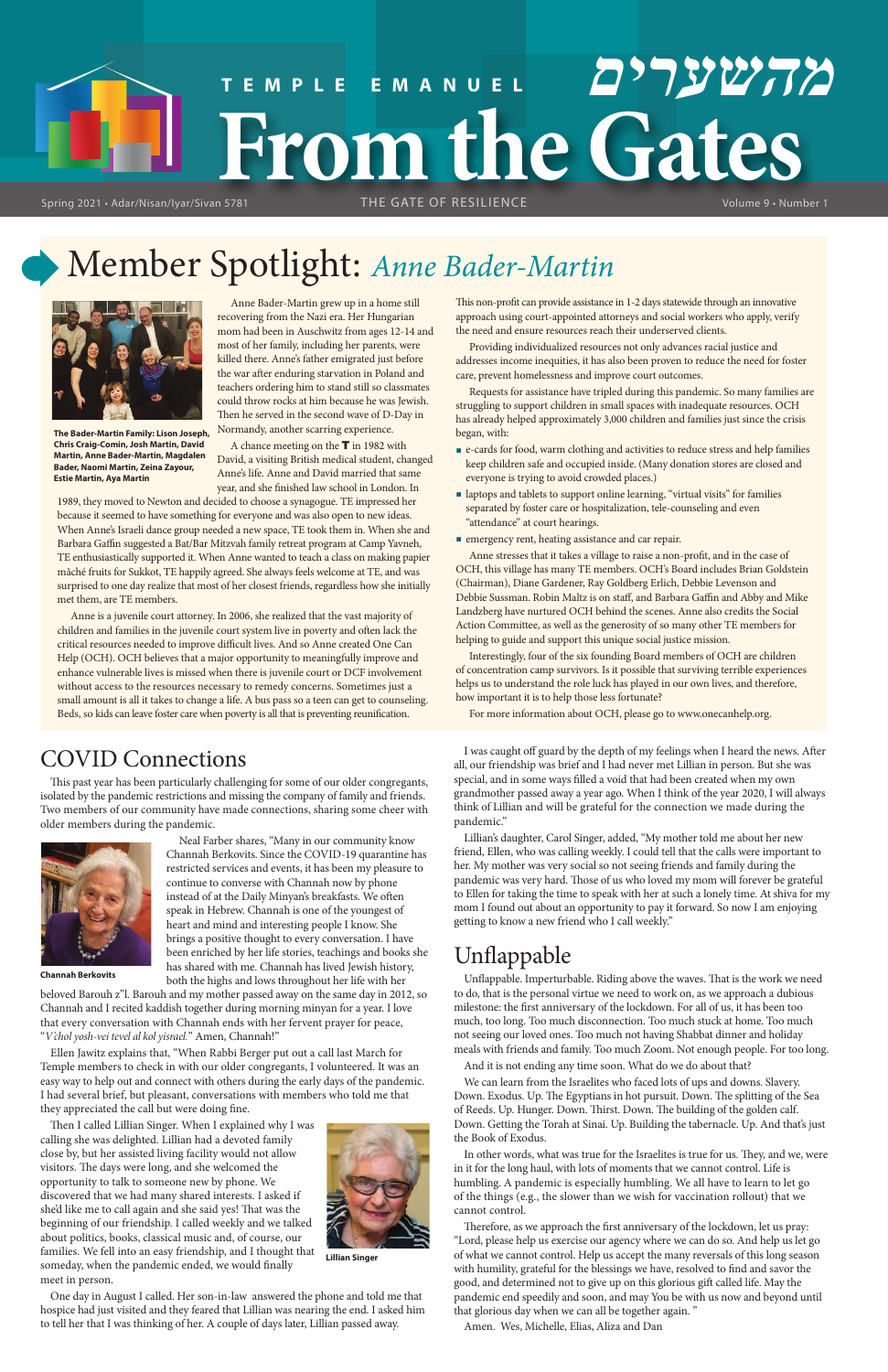Affiliated with the UNITED SYNAGOGUE OF CONSERVATIVE JUDAISM and SYNAGOGUE COUNCIL OF MASSACHUSETTS

**Contact Information**

#### **www.templeemanuel.com**

## **From the Gates**

**Please check our online calendar for updates CALENDAR.TEMPLEEMANUEL.COM**

## Community Prayer

**March (Adar/Nisan) • April (Nisan/Iyyar) • May (Iyyar /Sivan)** 

**5781 - 2021**

#### **Saturday, March 6**

*Parshat Ki Tisa / Shabbat Parah / Musical Shabbat* Bar Mitzvah: Jordan Bornstein, son of Jennifer and Jonathan Bornstein

**Saturday, March 13** *Parshat Vayakhel- Pekude / Shabbat HaChodesh*  Bar Mitzvah: Eytan Ko, son of Naomi Ko and Avi Urbas Bar Mitzvah: Andrew Feinberg, son of Lori and Mark Feinberg

**Saturday, March 20** *Parshat Vayikra*  Bat Mitzvah: Ruby Leif, daughter of Lori and Fred Leif Bar Mitzvah: Ryan Leif, son of Lori and Fred Leif

**Saturday, March 27/Erev Pesach** *Parshat Tzav / Shabbat HaGadol / Musical Shabbat*

> **Saturday, April 3** *Pesach Day VII*

**Saturday, April 10** *Parshat Shmini* Bar Mitzvah: Gabriel Bley, son of Susan and Lou Bley

**Saturday, April 17**  *Parshat Tazria-Metzora* Bar Mitzvah: Brandon Kramer, son of Marcy and Adam Kramer

**Saturday, April 24** *Parshat Achrei Mot- Kedoshim / Musical Shabbat*

#### **Saturday, May1** *Parshat Emor*

Bat Mitzvah: Roxanne Feldman, daughter of Nikki and Mark Feldman Bar Mitzvah: Warren Feldman, son of Nikki and Mark Feldman

**Saturday, May 8** *Parshat Behar- Bechukotai* Bat Mitzvah: Sadie Saarony, daughter of Jaka and Gadi Saarony

**Saturday, May 15**

*Parshat Bemidbar / Musical Shabbat* Bar Mitzvah: Ethan Peller, son of Jodie and Adam Peller

**Saturday, May 22** *Parshat Naso* Bat Mitzvah: Eliana Blankstein, daughter of Rachel and Ron Blankstein Bat Mitzvah: Jordana Blankstein, daughter of Rachel and Ron Blankstein

Mincha Bat Mitzvah: Caroline Appel, daughter of Erin Goldwasser and David Appel

**Saturday, May 29**

*Parshat Beha'alotecha*  Bar Mitzvah: Asher Zadeh, son of Emily and Rodan Zadeh

**DAILY SERVICES** Sundays at 8:00 am & 7:30 pm Monday – Thursday at 7:00 am & 7:30 pm Fridays at 7:00 am

> **SHABBAT SERVICES** Fridays at 6:30 pm

Saturdays at 6:45 am & 9:30 am

| <b>FRIDAY CANDLE LIGHTING</b> | <b>SHABBAT MINCHA TIMES</b> |
|-------------------------------|-----------------------------|
|                               |                             |
|                               |                             |
|                               |                             |
|                               |                             |
|                               |                             |
|                               |                             |
|                               |                             |
|                               |                             |
|                               |                             |
|                               |                             |
|                               |                             |
|                               |                             |
|                               |                             |

## Hebrew with Sigalit

 "Are you feeling isolated and that each day seems the same as the day before? It's the perfect time to start preparing for your next trip to Israel. Hebrew II Beginners Class is an interactive, Ulpan-style one where we learn to speak Hebrew with no pressure in a supportive environment. It is an anchor of my week - I plan my week around the class and my homework assignments. It provides intellectual stimulation and keeps me on my toes. Sigalit is full of positive energy. And during my regular call with my son who lives in Israel, I proudly ask, "*Ma nishma?*" or when it is my turn, I respond with, *"Sababa, mitsuyan, tov!" -Julia Rashba-Step*

Sigalit's class has been a delight in expected and unexpected ways. I knew we'd be in good hands with Sigalit whose skills as a teacher, knowledge of linguistics and love of Hebrew could be counted on to lift all of us. I did not expect to find it so pleasurable and meaningful to reengage with this magnificent language, unlock meaning in the prayers and songs I had chanted by rote for years, pick up increasing bits of dialogue in Israeli films and series, and come together weekly with a group of terrific (and forgiving) people. We quickly adapted to learning by Zoom and a lot of credit goes again to Sigalit whose command of technology has made the transition seamless. *- Diane Gardener*



There is a camaraderie in our class. If I can make a new friend AND learn Ashrei, it will all have been worth it! The class via Zoom provides a psychological cover of a kind; it's like peeking into a classroom thinking, "Hmm..I'd like to learn what's going on in there but I am too nervous to try. So I'll stay in the "hall" here and listen!" Sigalit has LOVE and passion for Hebrew and us! We take turns proclaiming, "I am the worst student!" and she will have none of that. Sigalit illuminates and even sings! So we trip and fall over and over knowing that she will be cheering, minimizing our stumbles and proclaiming we are all *Mitzu-yan*! Perfect!!

Sigalit enlightens her class with history, evolution and relevance of Hebrew while also sharing traditions, culture and thought. She even helped me get up to speed with my classmates. Sigalit is not only an amazing teacher but a wonderful friend." - *Glen Seidman*

Willing to try? Sigalit offers classes in "Bible and Siddur Hebrew" and "Modern Spoken Hebrew" and Israel Today at beginner, intermediate and advanced levels. To find out more, contact Sigalit at sigalitdavis18@gmail.com.

**\* Times may change, please check our website for service times.**

**Rosh Chodesh Nisan –** March 14th **Pesach Day I –** March 28th **Pesach Day II –** March 29th **Pesach Day VIII (Yizkor) –** April 4th **Yom HaShoah –** April 8th **Rosh Chodesh Iyyar –** April 12th & 13th **Yom HaZikaron –** April 14th **Yom Ha'Atzmaut –** April 15th **Lag Ba'Omer –** April 30th **Yom Yerushalayim –** May 10th **Rosh Chodesh Sivan –** May 12th **Erev Shavuot –** May 16th **Shavuot I –** May 17th **Shavuot II (YIZKOR) –** May 18th

## Torah for our Times



 On Thursday mornings at 9:30, TE members Zoom in from all across America and learn Torah together with Rabbi Robinson. She feels that "the pandemic has reshaped our lives with pain and loss. Our Torah class is a sacred space to seek out the wisdom of our ancient tradition and together find a Torah of resilience to engage our modern world."

Lauri Meizler likes how "Rabbi Robinson does a masterful job of balancing structure with a spiritual message while keeping the class lively, spirited, intellectual and challenging for all levels."

Lisa Golden loves the idea of a morning Torah study group in a roundtable discussion format even though everyone is at home. She adds,"Other classes have felt too big, making it frustrating. This smaller class feels big enough so that I won't feel guilty if I have to miss it once in a while but small enough that I don't feel rushed and feel comfortable asking questions."

Maida Rubin says "Michelle is a wonderful teacher who has always been more interested in her learners getting to points on their own than her sharing her own significant insights. She leverages the additional tools that Zoom allows with film clips, music, art, and video. What is unique about Michelle is her joy in both teaching and learning and sharing all of this with us which makes any learning experience with her special."

"This class has become a highlight of my week!" says Kim Creem. "It brings me closer to the shul community that I miss, and it makes me think in ways that other activities don't. Michelle pushes us to think deeply about the texts and stories."

Jerry Jacobs adds that "Michelle's approach is welcoming and interactive. She offers opportunity

for both text-based Torah study and identification of psychological insights for personal and spiritual growth and inspiration. The class also helps me prepare for the Torah reading on Shabbat morning."

Of course, *Bereshit* and *Sh'mot* are full of family strife, drama, and excitement. The true test will be when we start on *Va'yikra*! Knowing how skillful Rabbi Robinson is, we know she will make it just as riveting! Join us on Thursday mornings!



**Stephanie (l.) and Naomi Weitzman (r.) making hamantashen**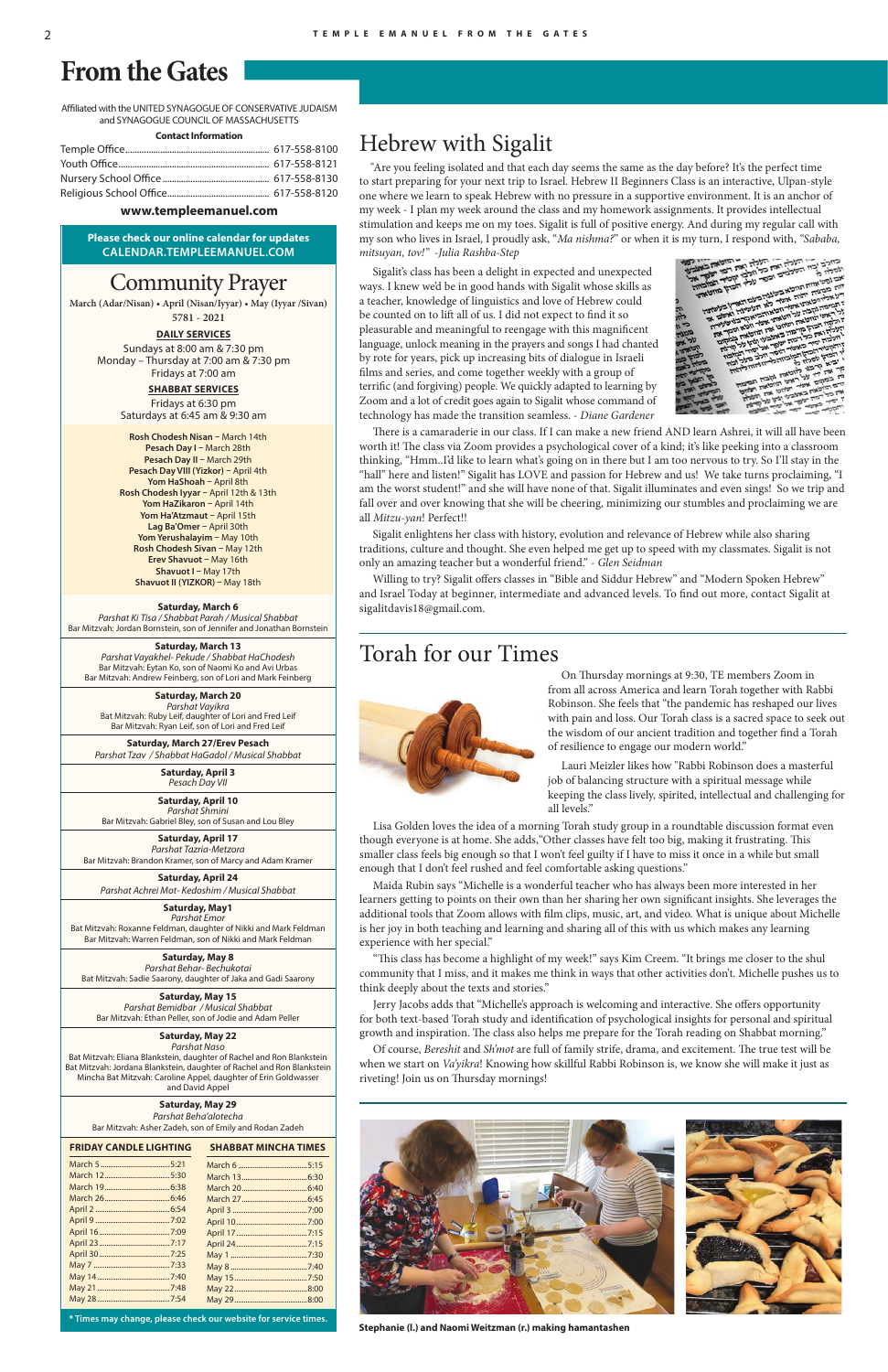## Members' Milestones and Donations

#### **MEMBERS' MILESTONES**

#### **BIRTHS**

Donna Michelson announces the birth of her grandson, Ezra Lev Peaceman

#### **ENGAGEMENTS** Carol Schauer announces the

engagement of her son, Sam, to Michelle Albert **SPECIAL ANNIVERSARIES**

**65 Years** Barbara and Harold Lowenstein **55 Years** Phyllis and Jerry Gordon Phoebe and Howard Schnitzer **50 Years** Susan and Sandy Toochin **45 Years** Fortunna and Fred Carreiro Elissa Fenster and Bill Greenberg Cheryl and Arthur Sober **40 Years** Ilonna and Joe Madsen Janet and Ron Zwanziger Jane and Mark Ostrowsky **35 Years** Cheryl and Christopher Leahy Barbara and Doug Pastel Randy and Paul Summergrad Annette and Jim Miller **30 Years** Nina and Nathan Eigerman Joanna and Charles Fuchs Jennifer and Michael Kaufman

Michele and Lawrence Weinfeld Annette Needle and Peter Meyersohn **25 Years**

#### Bernard and Melissa Bernstein

Karen and Michael Crystal Jodi Mackinnon and Neil Druker Ruth Hertzman Miller and David Miller

#### **20 Years**

Jim and Dennis Noonan-Sloan Ilene and Michael Bunis Leah Oko and Carl Katz Pamela and Michael Pistiner Lori and Matthew Sidman Lisa and Paul Sternburg Ayellet and Daniel Segre

**15 Years** Arlene and Joseph Bodoff Michelle and Clark Hubbard Candace Weissman and Jason **Strauss** Deena and Hormoz Solomon

**10 Years** Juliet Grabowski and Michael

Barnett Sarah and Jason Konter Donna and Ilan Mizrahi

#### **5 Years**

Katerina and Jay Norman

#### **DONATIONS**

*Temple Emanuel gratefully acknowledges the generous donations to our synagogue funds. To learn more about the variety of funds and ways of supporting the synagogue's ongoing efforts, please call the office @ (617) 558-8100.*

#### **Adelson Preschool Fund Hindell Grossman** in memory of Ann Furman

**Adult Education Fund Sara and Leonard Aronson**  in memory of Rose Aronson; **Suzanne and David Diamond**  in memory of Morris B. Diamond; **Marcie Abramson and Jeffrey Hunt** in memory of Samuel Govenar; **Maida Rubin**  in memory of Marcia Rubin; **Judith Simen** in memory of Max Simen

#### **CONDOLENCES TO:**

Peter Weil on the death of his beloved mother, Marge Weil

Miriam Adelson on the death of her beloved husband, Sheldon Adelson Laurie Starr on the death of her beloved father, Robert Aronson Beverly Bavly on the death of her beloved husband, Donald Bavly Bernard Bernstein on the death of his beloved father, **Alfred Max Bernstein** Deena Bernstein on the death of her beloved father, Terry Bernstein Charlotte Bailey on the death of her beloved sister, Linda Dunay Roberta Fern on the death of her beloved father, Irwin Fern Annette Furst on the death of her beloved mother, Gitta Furst Maryann Glazier on the death of her beloved mother, Shirley Soltz Gash Anita Granoff on the death of her beloved husband, David Granoff Barry Greene on the death of his beloved father, Kenneth Greene Carol May on the death of her beloved mother, Inge Gutmann David Smookler and Sugar Smookler Howar on the death of their beloved sister, Harriet Smookler Hyman Susan Gold on the death of her beloved mother, Barsha Kantor Judy Manelis on the death of her beloved husband, Shelby Kashket Ethan Lerner on the death of his beloved wife, Lisa Lerner Lisa Schwartzberg on the death of her beloved father, Max Levy Julie Mandel on the death of her beloved son, Zachary Mandel Ann Rosenblatt on the death of her beloved brother, Mark Moskowitz Donald Neiberg on the death of his beloved wife, Faye Neiberg Richard Reisman on the death of his beloved brother, Kenneth Reisman Leslie Bornstein Stacks on the death of her beloved sister, Brenda Gail Saltman Philip Silberstein on the death of his beloved mother, Betty Silberstein Jackie Annapolle on the death of her beloved brother, Stuart Simonoff

Dr. Daniel Steinberg on the death of his beloved father, Sumner Steinberg

Eugene Step on the death of his beloved mother, Lyudmila Step

David Stolper on the death of his beloved father, Saul Stolper

Marcia Schwartz on the death of her beloved brother,



Scott Tucker on the death of his beloved mother, Doris Tucker

Avi Urbas on the death of his beloved father, Rabbi Stanley Urbas

Andrea Shapiro on the death of her beloved grandmother, Naomi Woolf

Deborah Slater on the death of her beloved mother, Eva Yarett

Marlene Yudelman on the death of her beloved husband, Errol Yudelman

#### of Susan Gordon; **Allison and Seth Kessler** in honor of Nathan Kessler; **Richard Hershcopf; Susan Miron and**

**Abramson and Jeffrey Hunt** in memory of Bertah

**Casty**; **Flora and Aryeh** 

Barsha Kantor; **Sigalit Davis** in memory of Yaacov Shvily; **Rita and Herb Gann** in memory of David Granoff, Michael Grushkin, Andrea Kaplan, Mollie Liner, Bessie Perkins, Reuben Perkins, Joe Yanes, Jacob Yates, Sidney Yates and

Greely's Bat Mitzvah; **Ruth Gold** in memory of Barsha Kantor; **Phyllis and Jerry Gordon** in memory of Frances Gordon, Harriet Smookler Hyman, Beverly Owen, Meyer Owen, and Kenneth Reisman and in honor of the birth of Benjamin Leo and the birth of

70th birthday; **Steffi Karp** in memory of Leni Aronson; **Joel Katz**; **Ann Kostant** in honor of The Minyan; **Steven Lesser**; **Alan Mayer**; **Harriet and Cyril Mazansky** in memory of Issadore Cartoon; **Ellen Zarrow-Nissenbaum and Alan Nissenbaum** in memory of David Granoff;

memory of Ruth Greenwood; **Dr. Richard Reisman** in memory of Kenneth Reisman; **Steven Rosenthal** in memory of Kenneth Reisman; **Terry** 

**Amy Abramovitz** in memory of Rhoda Mintzer; **Marcie**  Govenar; **Charles F. Ahern, Jr.** in memory of Kenneth Reisman; **Michael and Dorie Alexander** in memory of Peyton Alexander; **Jason and Cheryl Berman** in memory of Kenneth Reisman; **Ronald**  in memory of Ann Furman and Shirley Mallinger; **Marcia and Alan Leifer** in memory of Ann Furman and Mervyn Hurwitz; **Gail and Arthur Wald** in memory of Betty Silberstein; **Joyce and Bruce Pastor** in .<br>nor of Valerie Lowenstein **Raeann and Ashley Nemiroff**  in honor of Jacob Kenneth Strauss; **Ronald Levy** in honor of Sophia Telio's Bat Mitzvah; **Julie Gradner; Rose Thompson**

**Rubinger** in memory of Irving B. Isaacson, Marilyn Rosengarten, and Sydelle Rubinger; **Barbara and Arthur Safran**; **Carol Schauer**; **Judy Shankman** in memory of David Sommer; **Susan Holzman and Elliot Singer**  in honor of Helen Singer; **Marsha Sloan** in memory of Barsha Kantor; **Sue Sohn** in memory of Cynthia Abramson and in honor of Myer Owen; **Rick Bankhead and Kemper Thompson** in memory of Dorothy Bankhead; **Herbert Weiner** in memory of Kenneth Reisman; **Sandra and Robert Weintraub**; **Elliot Winer** in memory of Max and Myer Winer; **Judy and Harvey Wiseberg** in memory of Kenneth Reisman; **Jeffrey Wolf** in honor of Merton

Wolf; **Debbie Whitehill and Howard Zaharoff** in memory of Barsha Kantor **David and Diane Feinzig Education Fund Diane Feinzig** in memory of David Granoff and Bernice Sandler; **Valerie and Arnie Lowenstein** in memory of Betty Silberstein and Marjorie Weil; **Sandra and Marvin** 

Eliza Mary Thau; **Joel Hurwitz**  in honor of Joel Sussman's Joanne and Lee Alinsky **Lois Alexander Children's Book Collection Joan and Dennis Beer** in memory of Mae Fleischauer; **Deborah Yoburn** in memory of Benjamin Simons; **Pamela Schwartz** in honor of Elia

**Fredberg** in honor of Jacob Sheff's Bar Mitzvah **The David Shapiro Israel Scholarship Fund Goldie and Eric Ungar** in honor of the birth of Eliza

Mary Thau

**Susan Permut** in memory of Barsha Kantor; **Judy Pollack** in Sherer **Parritz Israel Action Fund**

**The David Sherter Memorial Fund Arlene London** in memory of Beatrice Sherter **Dorothy Gordon Memorial Fund Karen and Stan Steinberg** in memory of Jacob Britbord **Dr. Trudy Karger Family Education Fund Trudy and Barry Karger; Jane and Mark Ostrowsky** in memory of Nyunya Altshtein **Gilman Religious School** 

**Scholarship**

**Theodore Colton** in memory of Paul and Miriam Gilman

**Israel and Camp Scholarship Fund Michele and Howard Greene**

#### **Jack Permut 9th/10th Grade Israel Trip Fund Stephanie and Adam Weitzman** in memory of Jeff Follick and in honor of David Noymer and Sandy Puritz's anniversary, Rochelle Walensky and Errol and Marlene Yudelman's anniversary; **Susan Permut**

**The Lifson Library Fund Marcia and Alan Leifer** in memory of David Granoff; **Carrie Lieberman** in memory of Sanford S. Klein

#### **Linowes Alinsky Fund for Leadership Education Donna Michelson** in honor of

in memory of Theodo Sulzberg; **Karen and Keith Simmons** in memory of Betty Silberstein; **The Smoot Family** in memory of Ann Furman; **Carolyn Snider** in memory of Betty Silberstein; **Sue Sohn** in memory of Brenda Saltman; **Judith and Sidney Swartz**  in memory of Jerry Hyde and Natalie Hyde; **Rick Bankhead and Kemper Thompson**  in honor of the marriage of Daniel Tepper to Ipek Kosova the anniversary of Rabbi Allan Lehman and Joan Schindler, and in honor of Asher Daniel Seliger's birth; **Karen and Michael Tichnor** in memory of Ann Furman; **Jill Paltrowitz and Phil Ulrich** in memory of Kenny Reisman; **Patricia Wayne** in memory of Betty Silberstein; **Beverly Weinfeld** in honor of David Backman, in honor of Brian Lefsky, and the birth of Eliza Mary Thau; **Linda and Sherwin Weinstein**; **Barbara Gray Wexler and Kenneth Wexler** in memory of Kenny Reisman; **Phyllis and Richard Wilker** in memory of Lester Wilker; **Maxine Wolfe** in memory of Betty Silberstein; **Dale Zaff** in memory of Arnold Zaff; **Marjorie and David Zaltman** in memory of Zachary Mandel; **Dorothy Zimmerman** in honor of Janet and Gil Solvin's anniversary

Paul Struh

**Marcie Abramson and Jeffrey Hunt** in memory of Theodore Sulzberg; **Richard Parritz**

**Phillip Shapero Fund Dotty and Fred Sternburg** in memory of Saul James Stolper

#### **Prayer Book Fund Mara Flash Blum** in memory of Selma and Malcolm H. Flash; **Emily and David Geller** in memory of Ann Furman; **Dr. Jeffrey and Sandra Passer** in memory of Lyudmila Step; **Louise Short and Joel Axler** in memory of Theodore Sulzberg

**Rabbi Samuel Chiel Kallah Fund Trudy and Barry Karger** 

**and Miriam Rosenblatt** in memory of Rabbi Samuel Chiel; **Sharlene and Richard Finkel** in memory of Shelby Kashket

#### **Rhoda Kaplan Memorial Music Fund**

**Joan and Matthew Hayes** in honor of Maya Wainwright;

**Phyllis Kliman** in honor of Alyssa Laura Weinfeld

#### **Ritual Director's Fund Debra and Izzy Berenbaum** in memory of Max Berenbaum; **Nancy Rosengard** in memory of David E. Rosengard and Ida Rosengard; **Jessica and Daniel Poscover** in honor of Joshua and Maya Poscover's B'nai Mitzvah; **Allison and Seth Kessler** in honor of Nathan Kessler; **Rena and Robert Fein; Anne Bellows**

**and Nathan Zielonka Rosamond and Harvey Grant Fund** 

**Robert Carpenter** in memory of Michele Grant Epstein **Rosenblatt Stars of** 

#### **David Fund Miriam Rosenblatt** in

memory of Max Rosenblatt and Saul Stolper; **Jamie Stolper** in honor of the volunteers for the Stars of David; **Steven and Sheryl Dropkin**

#### **Roslyn and Martin Gold Youth Fund**

**Ellen Zide Stein** in memory of Dr. Israel M. Stein and in honor of Susan and Bruce Gold;

**Susan and Bruce Gold** in honor of the marriage of Daniel Tepper and Ipek Kosova, in honor of the engagement of Sam Schauer and Michelle Alpert, in honor of the birth of Eliza Mary Thau, and in honor of the marriages of David and Ilene Beckman's sons **Samuel Diengott** 

### **Scholarship Valerie and Arnie Lowenstein**

**Max and Lorayne Cooper** 

*Jeff Lurie, Executive Director* I miss seeing everyone in person simply to catch up, laugh with and share moments with. Thank God for technology so I can connect with people and stay in touch. However, I look forward to the day we can all be in person again!

> **Burton Fine Daily Minyan Fund Davidson** in memory of in honor of Sylvie Kostant-**In Memory of David Granoff:**<br>Ellen Apfelf, Lano and Carol<br>Balulescu, Harriet and Richard Binder, Ann Bald Bloom, Alison and Barry Braunstein, Jane and Howard Breslau, Carol and Scott Brown, Esta-Jean Cahn, Mark Challant, Judy and Jonathan Chiel, Bruce and Susan Creditor, Cynthia and Harvey Creem, Mady and Bruce Donoff, Esther Epstein, The Plotkin Family, Esther and Sumner Feldberg, Sharlene and Richard Finkel, Randee and Howard Fischer, Dianne and Burt Gesserman, Lynn Mayer and Robert Goldenkoff, Sheila Goldstein, Barbara Green, Barbara and Steven Grossman, Deborah Hauser, Roslyn Heafitz, Judith and Malcolm Hindin, Joan Kalafatas, Trudy and Barry Karger, Rima and Mel Katz, Ellen and Aaron Kischel, Ron and Helene Klimberg, Diane and Ted Korelitz, Diane Kuppersmith, Karin Leinwand, Gail and Bill Levine, Joan Mael, Jill and Peter Matusow, Jane Miller, Anne Murphy, Ellen Zarrow-Nissenbaum and Alan Nissenbaum, Barbara Poplack, Barbara and Frank Resnek, Lisa and Tom Rice, Iras and Joseph Roback, Miriam Rosenblatt,<br>Gayle and Herman Rotenberg, Debora and Alan Rottenberg, Joseph Rubinovitz, Elaine Rudnick, Ruthann Ruthfield, Jan and Steven Schwartz, Anne S. Segal, Keith Seidman, Cynthia Shulman, Janie and Frank Skolnick, Marsha Slotnick, Julie Stanton, Dotty and Fred Sternburg, Goldie and Eric Ungar, Carol Berger and Suzanne Vlahos, The Wolf School, Dale Zaff **Barouh and Channah**

in honor of the births of Zoe Leah Rotchtin, Irving Rocky Meyer and Asher Daniel Seliger; **Caryl Diengott and Evan Pressman** in honor of Ruth Diengott **Solomon Youth Center Terri Loewenthal** in honor Golden; **Lazar Lowinger** in memory of Manya Gilburd Brian Lefsky; **The Margolies** 

**Engel Rubin and Gary Rubin** in memory of Karen<br>Newberger, Barbara Tobi<br>Rubin, and Brenda Saltman; **Molly-Jane and Bruce In Memory of Barsha Kantor:** Marla Bane and Michael L. Benson, Debra Davis, Josh

> of Betty Silberstein; **Juliana Ross and Pavel Gilenberg** in honor of Aliza Berger; **Norm and Debbie Ginsberg** in memory of Arthur Lasovick, Augusta and Bob Alberg; **Lesley Glowinsky** in memory of Dr. Ed Alexander and Mrs. Lois Alexander; **Ruth Gold** in memory of Donald Bavly; **Reeve and Sam Goldhaber** in memory of Dr. Leslie Lipworth; **Helene Goldsman** in memory of Betty Silberstein; **Sheila Goldstein** in honor of Norman Goldstein; **June and Mel Gordon** in memory of Betty Silberstein; **Simon Gottlieb** in memory of Selma R. Gottlief,<br>Samuel Robinson, Sally<br>Schafrin; **Nancy and Michael Grodin** in honor of Drs. Camille and Darrell Kotton, Dr. Mark Poznansky, Dr. Rochelle Walensky; **Susan and Leonard Guglick i**n memory of Ann Furman; **Carol and Steven Henry** in memory of Bernard Henry and Samuel Blacher, MD; **Judith and Malcolm Hindin** in memory of Nyunya Altshtein; **Marlene Houseman** in memory of Betty Silberstein; **Rachel Kalikow**; **Susan Karelitz** in memory of Betty Silberstein; **Brenda Kraus** in memory of Sam Pomrantz; **Fran and Bob Kirschner** in honor of Alyssa Weinfeld's Bat Mitzvah; **The Kirson Family** in

**Foundation Syrille Rosman Art Fund Barbara Gold** in memory of Betty Silberstein **Temple Emanuel General Fund Phyllis Abend** in memory of Elka Weiss; **Leslie Alger** in memory of Kenny Reisman; **Laurie Alpert** in memory of Ann Furman; **Paul and Leslie Blachman**; **Robin and Charles Blatt** in memory of Marge Weil; **Joyce and Michael Bohnen** in memory of Cynthia Abramson, Peyton Alexander, Nyunya Altshtein, Joan and Bob Aronson, Rabbi Eli and Eleanor Bohnen, Dr. Laurence Coben, Mel<br>Farman, Ann Furman, David Granoff, Sherman Lejmer, Fred Richman, Bernice Sandler, Lillian Singer, Phyllis Solomon, Saul Stolper, Theodore Sulzberg, Fred Ungar; **Melissa and Don Bornstein** in memory of Betty Silberstein; **Dennis Brody** in memory of Betty Silberstein; **Marge Brown** in memory of Betty Silberstein; **Judy Garber and Myles Brown** in memory of Betty Silberstein; **Roger Caro** in honor of the Betty Silberstein; **Barbara Chen**; **Elaine and Paul Chervinsky** in memory of David Granoff; **Louise Citron** in memory of Marge Weil; **Cynthia and Harvey Creem** in memory of Betty Silberstein; **Dr. Gilbert Daniels** in memory of Betty Silberstein; **Carol and Tom Davidow** in memory of Betty Silberstein; **Nancy Dembling** in memory of Betty Silberstein; **Mady and Bruce Donoff** in **Family** in memory of Betty Silberstein; **Annette Needle and Peter Meyersohn** in memory of Cecelia Hannah Needle, Harry S. Needle, Sandra Noymer; **Sonia and Joseph Michelson** in memory of Shelby Kashket; **Donna Michelson** in honor of Susan and Bruce Gold, Susan Gold's birthday, and Carol Schauer; **Lisa and Bruce Micley**  in memory of Theodore Sulzberg; **Roslyn and Stuart Orkin**; **Mollie Peddar** in memory of Nyunya Altshtein and in honor of Cynthia Slavet; **Judy Pollack** in memory of Ruth Greenwood; **Susan and Steve Raetzman** in memory of Leon D. Lewis; **Rhoda Rand** in memory of Lisa Lerner; **Flori Roberts**; **Toby and Dean Rodman** in memory of Marge Weil; **Ellen Roseman**  in honor of Gary Bloomstone; **Ruth Rosenblatt** in memory of Betty Silberstein; **Miriam Rosenblatt** in memory of Elaine Smith, in honor of Asher Daniel Seliger's birth, and Eliza Mary Thau's birth; **The Rotman Family** in memory of Ann Furman; **Debora and Alan Rottenberg** in memory of Brenda Saltman; **Barbara and Jerry Rutberg** in honor of Harriet Mazansky; **Ellen Salsbury** in honor of Dr. Rochelle Walensky; **Lisa and Morris Sazer** in memory of Marge Weil; **Susan and Alan Schlesinger** in honor of Jacob Tubman's Bar Mitzvah; **Jinny Sagorin and Jeremy Schmahmann** in honor of the birth of Eliza Mary Thau; **David and Naomi Schrier** in honor of Streaming Services; **Diana and Anatoli** 

memory of Betty Silberstein; **Deborah and Todd Krasnow** in honor of Harriet and Morton Grossman; **Kathleen Kundar** in memory of Betty Silberstein; **Vicky and Richard Levin** in honor of their new grandson; **Elaine Levine**; **Laraine and Jeff Levy** in memory of Betty Silberstein;

of Eugenia Gerstein and Lisa

memory of Kenny Reisman and in honor of Jacob Finkel's Bar Mitzvah, Theo Karon's Bar Mitzvah, Asher Daniel Seliger's birth, Sofia Telio's Bat Mitzvah, and Eliza Mary Thau's birth; **Nancy and Barry Fisch** in honor of Tallulah Grace Fisch; **Jan Fleischman** in memory of Betty Silberstein; **Jeffrey Davis and Jonathan Freedman** in memory of Ann Furman; **Nanette and Jose Fridman** in honor of Asher Daniel Seliger's birth; **Irene Gaffin** in memory of Ann Furman; **Laurie and Paul Gerskowitz** in memory **Shabashov** in memory of Max Levy; **Andi Shaw** in memory of Betty Silberstein**; Nancy and Carl Sheffres** in honor of granddaughter Maya; **Mary and Martin Sher**; **Sue and Joel Sherman** in memory of Nyunya Altshtein and in honor of the Clergy; **Phyllis and Bob Shulman** in memory of Roslyn Manin Geller; **Marilyn Mades and Burton Silberstein** in memory of Betty Silberstein; **Ruth and Ron Silberstein** in memory of Betty Silberstein; **Rhonda and Steve Silverman** in memory of Ann Furman; **Linda and Harold Simansky** 

Lowinger; **Danny Madeau** in honor of David Beckman and

#### **Anita and David Granoff Fund**

#### **Berkovits Daily Minyan Fund**

Rhmani

#### **Bereavement Fund Marcie Abramson and Jeffrey Hunt, Karen Kotzen**

in memory of Robert Aronson; **Effie and Gary Orren** in memory of Zvi Barzelai; **Ruth Gold** in memory of Don Bavly and in memory of Barsha Kantor; **Cheryl Sober** in memory of Norma Harris; **Roslyn Heafitz** in memory of Barsha Kantor; **Sidney A. Kriger** in memory of Morris J. Kriger; **Donna Michelson**  in memory of Alan Michelson, Jen Michelson, Lou I. Michelson and Paul R. Yanker; **Dr. Richard Reisman** in memory of Kenneth Reisman; **Alan Shuchat and Alix Ginsburg** in memory of Mark David Shuchat; **Marliese and Jim Baltimore** in memory of Betty Silberstein

**Cantor's Music Fund Miriam Rosenblatt** in memory of Nyunya Altshtein; **Marla Choslovsky and Paul Greenberg** in memory of Sydney Choslovsky; **Marcie Abramson and Jeffrey Hunt** in memory of Ann Furman; **Yaffa Willner** in memory of Lillian Hershfield; **Beth and Seth Klarman** in memory of Muriel Klarman; **Annette Needle and Peter Meyersohn** in memory of Cecelia Needle; **Trudy and Barry Karger** in memory of Elias Rosemberg

#### **IN MEMORY OF BRENDA SALTMAN:**

**Cynthia and Harvey Creem, Phyllis and Jerry Gordon, Molly-Jane and Bruce Rubinger, Dale Zaff The Stacks Family** in memory of Nathan Karl Stacks; **Yaffa Willner** in memory of Theodore Sulzberg; **Judy and Jack Elder** in memory of Marge Weil; **Dale Zaff** in memory of Sarah Zaff; **Miriam Rosenblatt** in honor of Cantor Elias Rosemberg and Rabbi Aliza Berger and in honor of the marriage of Daniel Tepper and Ipek Kosova; **Betty and Lenny Selsky** in honor of Deborah Knight and Leslie Ann Gonzalez; **Barbara and** 

**Robert Brown** in honor

**The Sol and Anne Rotenberg Fund for Adult Education Karen and Michael Rotenberg**

**The Tree Fund Mark and Lori Feinberg** in memory of Zachary Leonard Mandel; **Renata Brailovsky** **The Youth Department Gift Fund Adam, Stephanie, Mark and Naomi Weitzman** in memory of Josh Erani; **The Rashi School** in honor of Maya and Joshua Poscover; **Ruth and Jon Tepper** in honor of Wayne Goldstein



## What We Miss

*Erin Moseley, Associate Director* I was 7 months pregnant when lockdown began in March. Being pregnant and having an infant at home is stressful during a pandemic, and not being able to share my son, Ethan, with all of my friends and family in person has been challenging. He has only met them virtually. The silver lining is being able to spend so much time with Ethan, watching him grow in a way I would not have been able to if I was not working remotely. Work life balance has certainly blurred, but I spend everyday with the most wonderful home colleagues - my husband, Aji, and my amazing son, Ethan.

(*continued on page 4*) **Ethan Mussafeer**